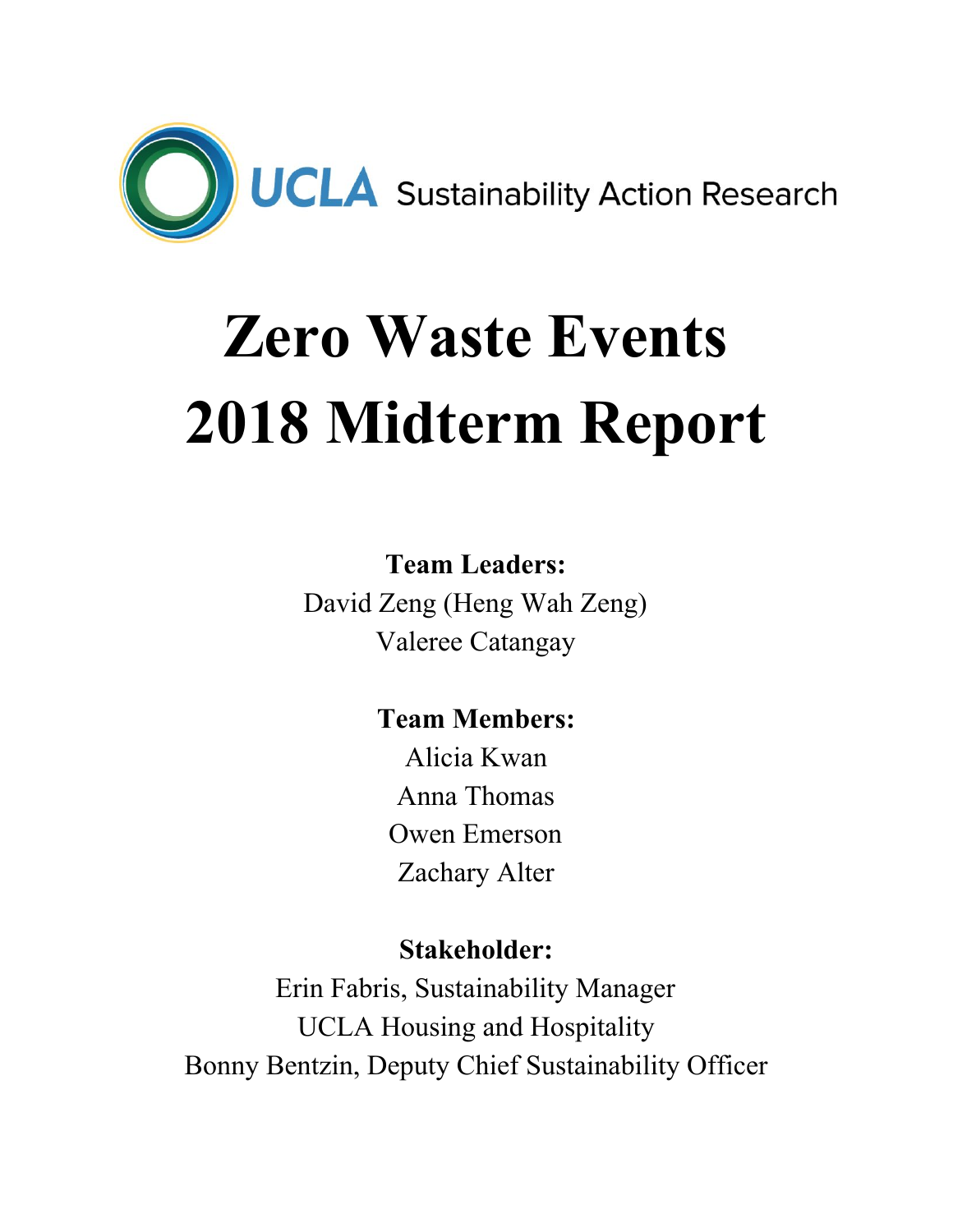The focus of our project this year is to research how we can make events at UCLA become zero-waste. Not only do we want to make this a possibility, we want to make it the norm. The goal of our project directly aligns with and supports the overall UCLA campus wide goal to reach Zero-Waste by 2020. We believe our project will have a significant impact on the campus-wide goal because events, especially at scale on the UCLA campus, generate a large waste stream. By reducing waste in events, we can significantly reduce waste generated by UCLA as a whole. Additionally, implementing more sustainable and zero-waste practices at events allows for the opportunity to educate event-goers. Initially, the scope of our project focused on making events zero waste within UCLA Recreation. After attending different events, our team realized that much of the waste stream at events was generated from food sources and catering. From this learning, we felt that it was a better idea to shift the research scope on making catering food services adopt zero waste practices. We believe that this will have a stronger campus wide impact because catering serves many of the events on campus and is a major source of waste generation.

We are the first SAR team to specifically tackle waste elimination from events. Although this is a daunting task to do, we feel that working towards such an ambitious goal will have a major positive impact to the overall sustainability of the UCLA campus. Cutting waste from events will cut down a huge portion of waste generation at UCLA.

In the past, the SAR Zero Waste Pauley team worked to eliminate waste with a more concentrated focus. In 2014, this team sought to eliminate waste at the UCLA Recreation facility: Pauley Pavilion. They attended different events that were held at Pauley including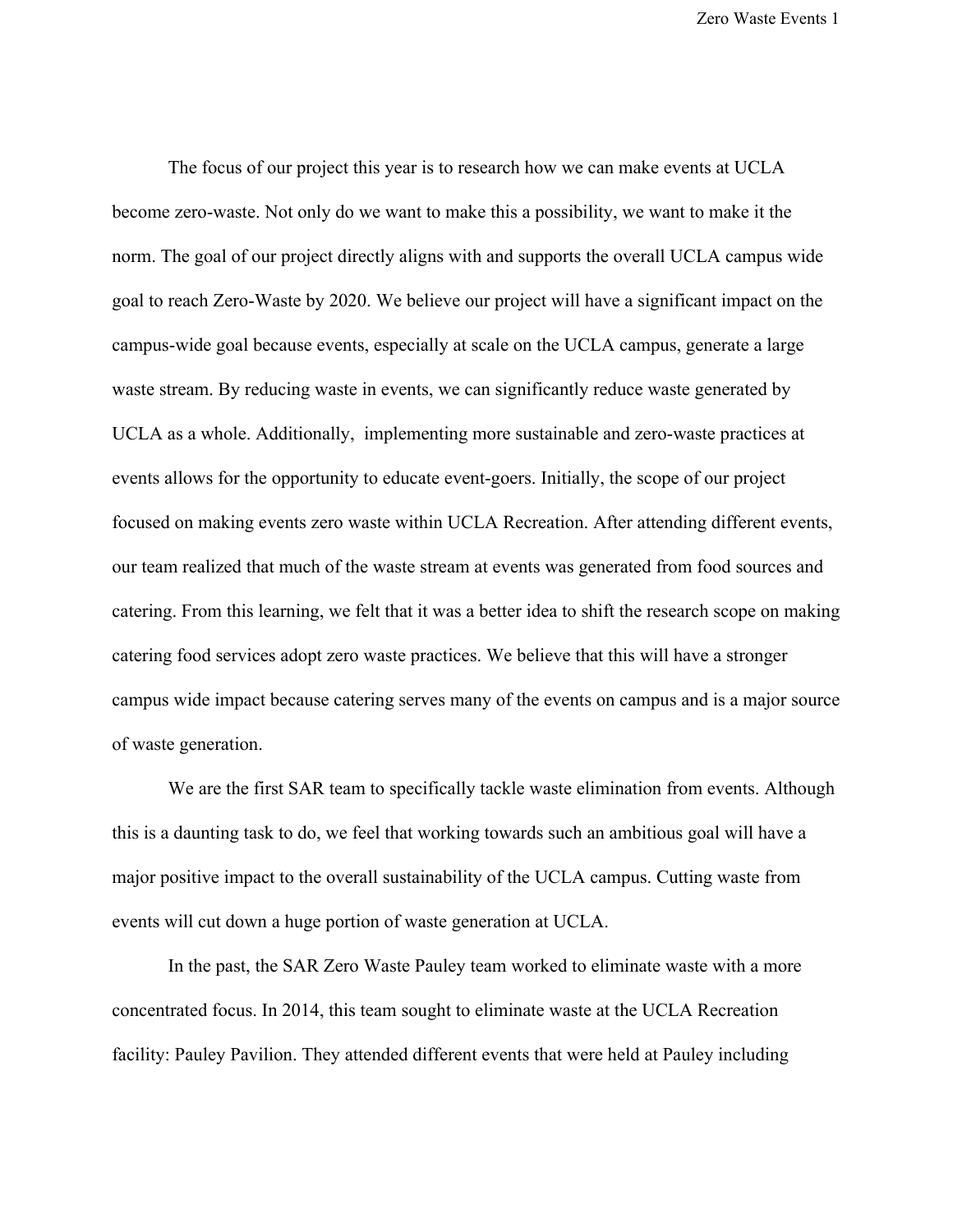UCLA Basketball games. Their focus was on the waste disposal methods by attendees of the events. As a result, by the end of their research, they proposed better disposable bin systems and improved the signage above disposal bins to help event attendees more easily sort their disposables. This SAR team made a positive impact on reducing waste at Pauley and was certainly a step in the right direction. For our research, instead of focusing at the end of a product's life cycle, we want to focus at the source of waste generation--catering. If catering can reduce their waste from the start and remove disposable items that are destined for landfills, then we will have significantly reduced waste streams (Young).

We can learn a lot from the best practices of other schools in Zero Waste Events. Some universities across the nation already implement zero waste strategies and events. For example, Arizona State University (ASU) has a campus wide zero waste goal as well. ASU's strategy for zero waste events targets the supply chain instead of focusing on disposal techniques. They focus on exclusively using compostable and recyclable items at events to divert waste streams. Similar practices and strategies can be used when addressing catering on campus at UCLA (Brown).

Clark University is another school that already implements Zero Waste Events. Clark has an established system and comprehensive guideline for how event planners can set up a Zero Waste Event. The guideline ranges from materials purchasing in the early stages to methods in engaging event participants to the final stage of measuring success and providing official certification of a successful Zero Waste Event. (Sustainable Clark).

The reality that different universities across the nation already implement zero waste events gives hope and assurance that having zero waste events at UCLA is possible. In such an innovative, optimistic, and forward looking university, there is no reason as to why our school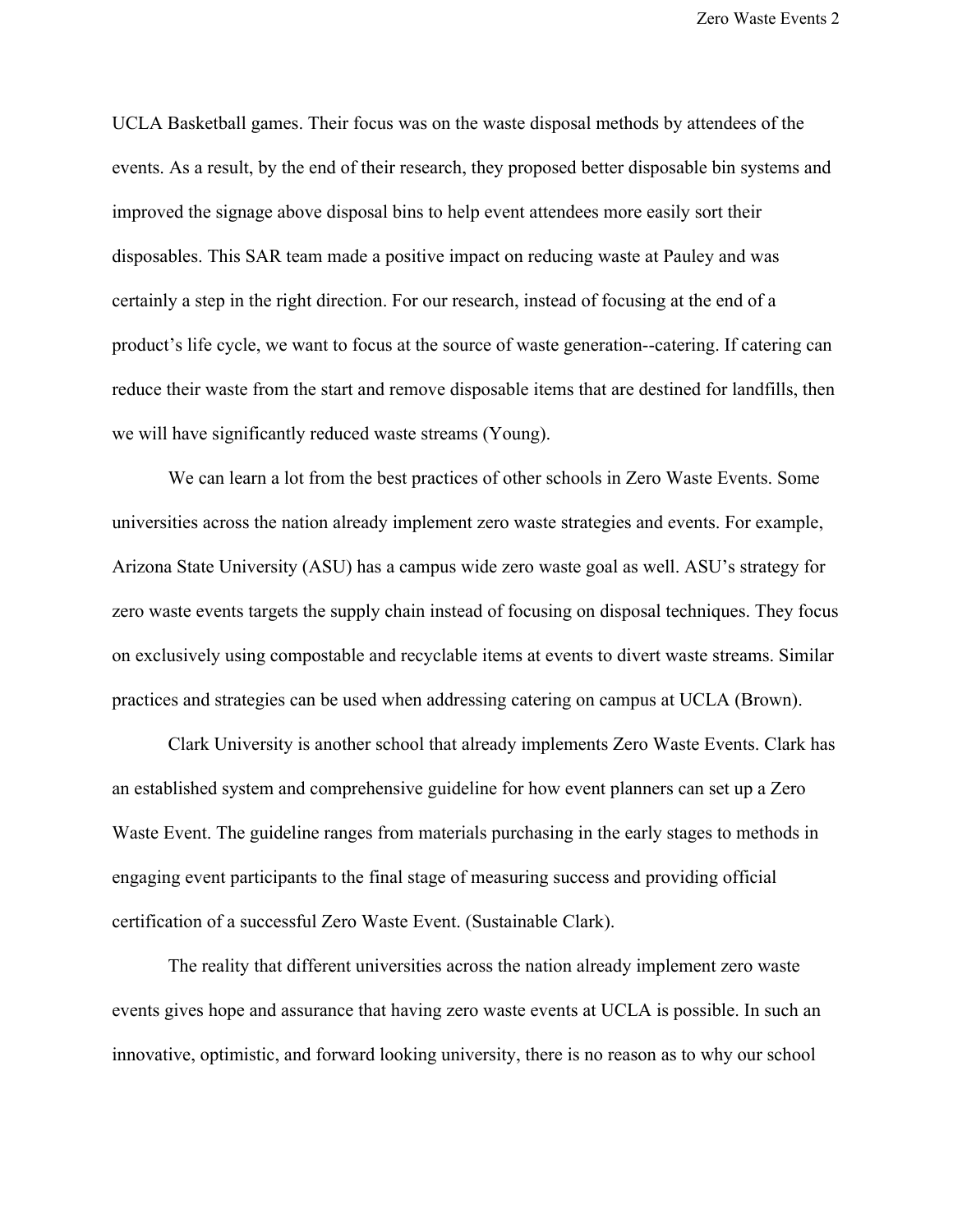cannot successfully implement zero waste events and make it a norm. We believe that if this goal is not reached within the timeline of our project, we will have at least created the essential stepping stones for future SAR teams to improve upon. Zero Waste Events will certainly be a reality at UCLA, it is just a matter of time. We believe it will be in the near future.

The methodology of our team has been created with a lot of research from techniques employed by other schools. As explained in the challenges section of this paper, much of our progress as a team has been oriented around groundwork in connecting with all of the people that can create or affect Zero Waste Events. The process of cultivating a solid basis of information along with resources within the UCLA community to collaborate with in making Zero Waste Events has been integral in establishing our goals and objectives. As the first SAR team with a scope of Zero Waste Events as a whole, versus a specific subset like the Zero Waste Pauley team, our research process was spent honing in on what is the most efficient use of resources, time and energy. Initially our mission statement regarded UCLA Recreation because it was the department within which our Stakeholder worked. Previously, "Our goal [was] to create a Zero Waste Event guideline system that uses Green incentives, clear & precise criteria, and a centralized communication network." Now, with a new stakeholder, new ideas around what is feasible, and a better base of information, our interests and goals have shifted. Our team seeks to learn about the parties involved with UCLA event planning in more detail than we have already. We are out to find opportunities for waste reduction, collaboration, and outreach broadly across campus within the scope of Zero Waste Events. Lastly, our final goal is to create a stepping stone for future teams in Zero Waste Event implementation. The entirety of UCLA events is admittedly a lot to handle, however, with the right path to follow in knowing where and what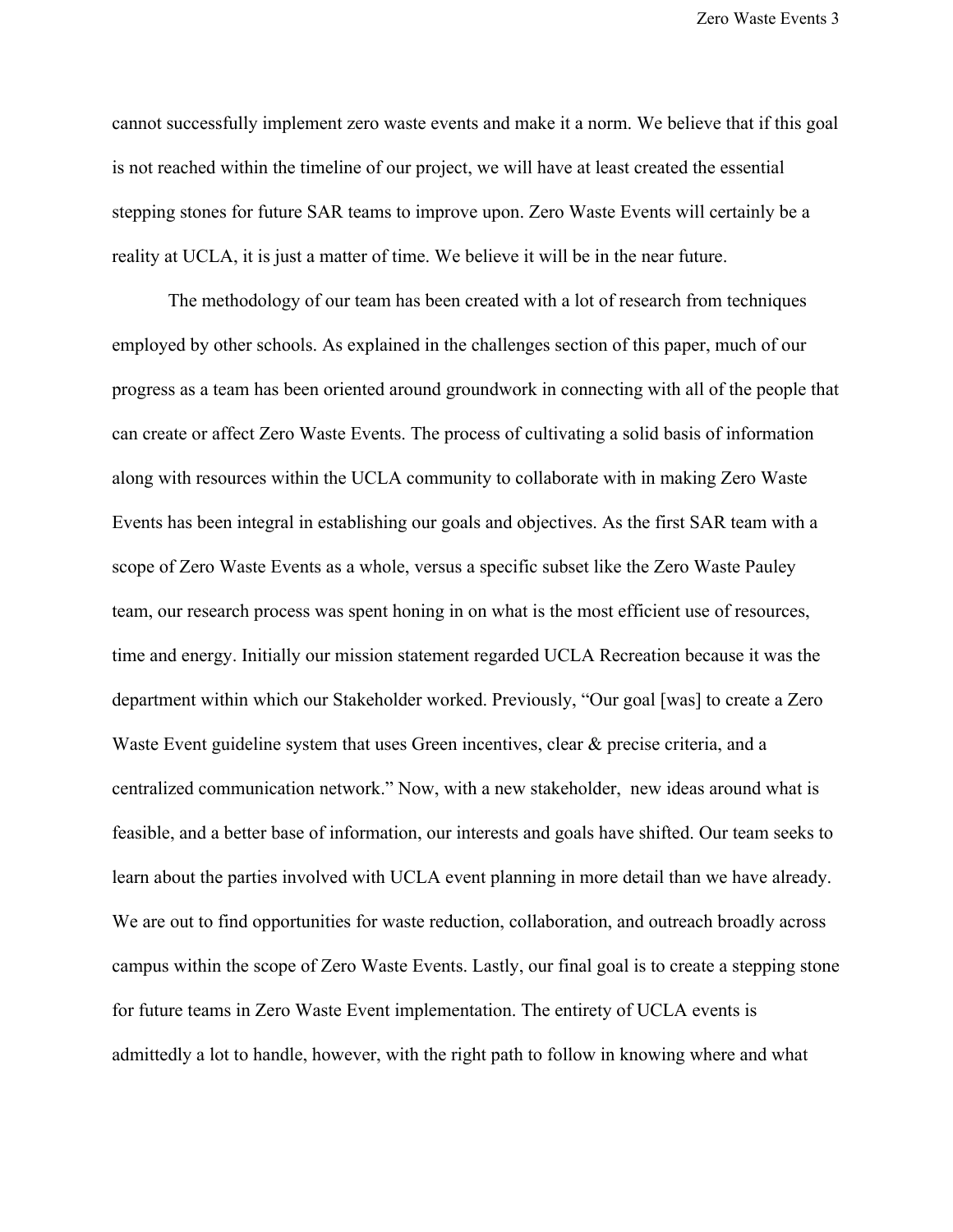needs to be done future SAR teams can continue to strategically and methodically create Zero Waste Events as a standard.

In getting to our goals we have interviewed event managers, ASUCLA Catering, Medical Center Catering, and the Anderson School of Management. What this method led to was a better idea of how event planning works and how the centralization gets lost with so many entities that can and do host events. Our project scope was narrowed drastically after this research with the idea in mind that future teams will pick up where we leave off. In running a qualitative research scan of a women's basketball game our team found that even with the past work of Zero Waste Pauley the continual need for a Zero Waste team is evident in that even with a singular focus of one entity there is still room for improvement. We found many vendors utilizing landfill items in food distribution which did not correlate with the options of disposal being exclusive for recycling or compost. Subsequently, both the recycling and compost at large are as a janitor put it, "contaminated and sent to landfill." Finding this helped guide our process. In the meetings with event managers we discovered the lack of space for reusables when presented as a potential solution along with the lack of infrastructure access to cleaning and maintaining sid materials.Within ASUCLA we found that measures are being taken to create more sustainable events and they are undergoing the changes now so it is best to wait and see what happens. For the Medical Center Catering services it was discovered that customers simply liked the aesthetic of non-compostable and non-recyclable items which leads to lots of unnecessary waste. The Anderson School of Management, as we found out, hosts many events and a graduate student working on their thesis requested our help in addressing the waste from these events. All of these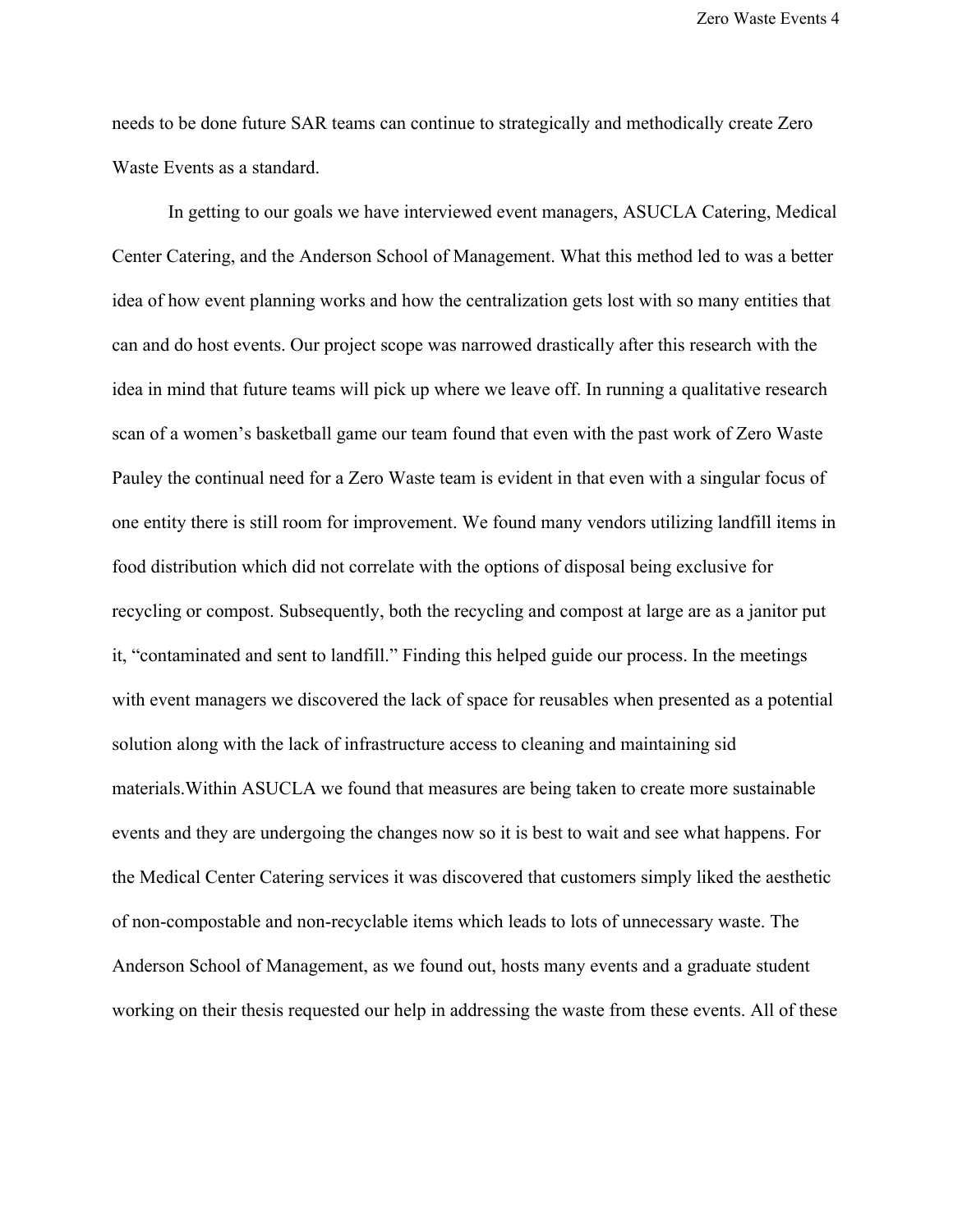meetings and brief introductions into different areas of UCLA event planning have led us to formulate our goals. The challenges of getting there are expanded on next.

Our team is the first SAR team focused on Zero Waste Events generally. This has been a major obstacle to the development of our project. We do not have a lot to work to build on or stakeholders and relevant parties that have experience with SAR research teams. Without a previous project to bounce off off, it has been difficult to develop a properly sized scope for our amount of time and determine what is feasible. In a sense it has been difficult to just find the specific "problem" of which we want to address. While there is of course waste generated by events at UCLA there is not central person, department, or service that holds control over this aspect of events.

One of the challenges we have faced as a team is not knowing where to and how to best address the goal of waste stream reduction at UCLA events. Additionally, since we have moved between different stakeholders that has shifted our focus and access to resources and information. When we began our project at the start of the quarter our stakeholder was Katie Zeller, a sustainability manager within UCLA Recreation. While she is passionate about sustainability and zero waste, we quickly learned she had no jurisdiction over actual events and making them zero waste. The set-up of having a stakeholder not in charge of what we are trying to change – UCLA Recreation based event waste – made the task of determining feasible actionable items challenging. Katie did not have a clear direction for us to follow and ended up telling us she was leaving for a new job during Week 8 of the quarter. We are all very excited by our extremely energetic and eager new stakeholder Erin Fabris. However, she is new to the UCLA campus and still learning the whole system along with us.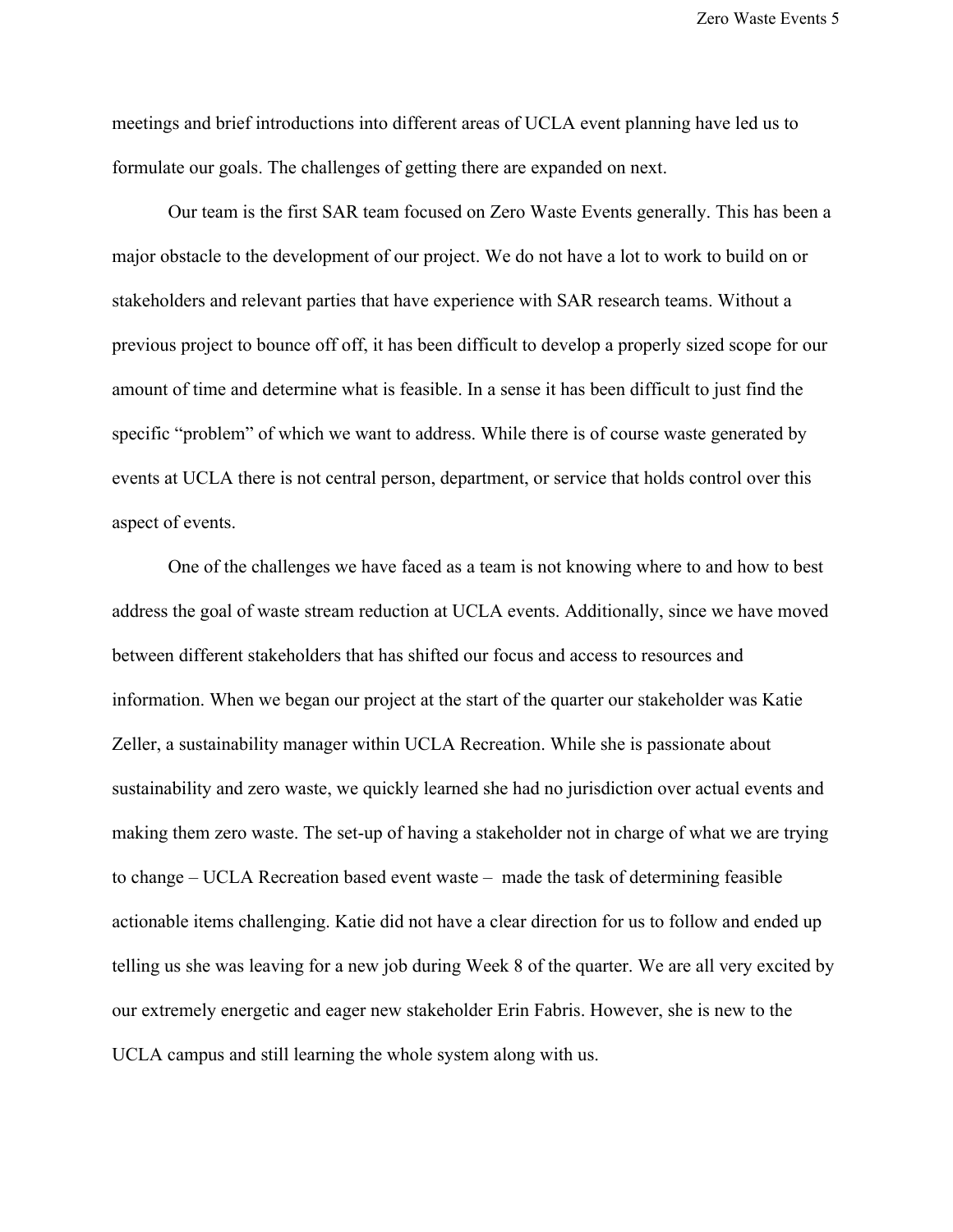Another huge barrier we have faced is the extremely decentralized bureaucratic system that surrounds events that go on at UCLA and the sustainability within event planning. With such a huge campus there are numerous different events that go on everyday within different departments in different facilities with different parameters, event planners, caterers, and staff. There is no single angle through which to view UCLA events and their sustainable aspects. While we were initially working through UCLA Recreation, they themselves have many different facilities, varying events, and different staff involved in the event planning, as well as regularly use different catering companies.

A lot of the groundwork for our project has been seeking out the right people to learn more about the different components of events, event planning, and event waste at UCLA. This has slowed the progress of our project. First off, we have found it to be difficult to determine the correct people to talk to within different organizations on campus and obtain the appropriate contact information. Additionally, the combination of staff members' busy working schedules and our busy student schedules has made getting meetings on the books a slow process.

A challenge we learned through our outreach is the different priorities of the involved parties in the UCLA events process. At our meeting with ASUCLA Catering we were pleasantly surprised to learn the company is coming out with a new menu pricing April  $1<sup>st</sup>$  that will include all compostable and recyclable products as a standard. However, when asking about other avenues for sustainable improvements they constantly emphasized that there are a business and constrained by the need to meet their bottom line. When talking to Med Center Catering they stressed that while they have compostable utensils and flatware in their rotation, customer expectations are their greatest priority and can come in conflict with sustainability. For example,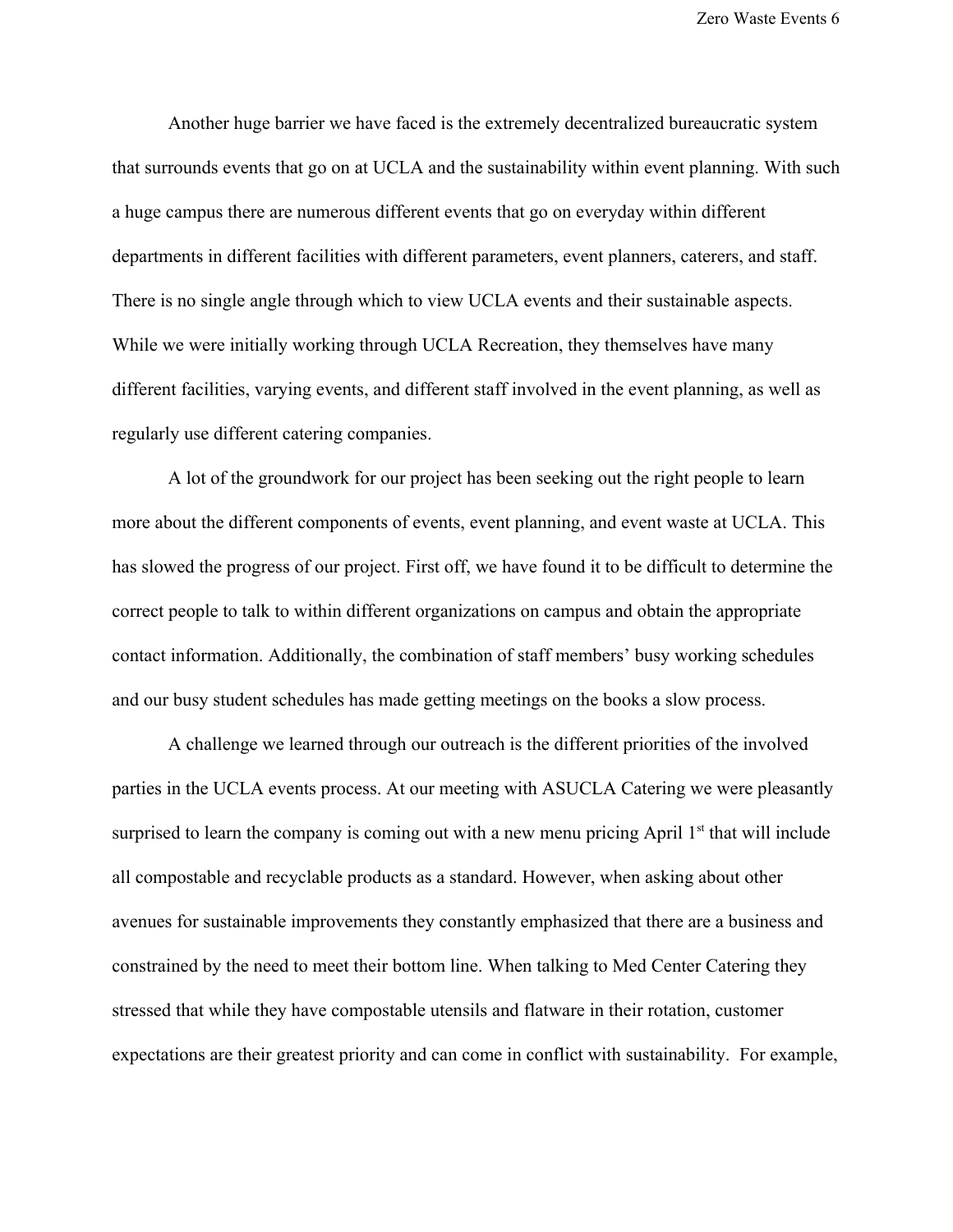they mentioned how for big donor events they expect a certain appearance and will replace "ugly" compostables with better-looking plastics. Additionally, event planners prioritize making events easy and convenient for clients; concerns of properly addressing and mitigating waste do not always line up with those priorities.

We've kept our heads up and have tried to have the highest level of optimism. It's difficult being the first SAR team to tackle this, starting at ground zero. But we've realized that we're doing all that we can with the resources we've been given and information that's available. Being able to be flexible and pivot, while remaining with waste reduction as our chief focus wherever we turn to has been really important. Luckily, we now have more resources thanks to our meetings, and a bounty of knowledge and advice from our new stakeholder.

Using the resources, information we've collected, and updated goals we've pivoted to, we need to target how to centralize communication and purchasing between different catering organizations, reach out to varying sources and departments and explore options that would be reducing waste in their events. Aside from organizing our contacts and trying to see if a managed, centralized purchasing operation for catering is possible, educating the UCLA student body on Zero Waste and sustainable practices is overall a large goal for us as well.

For the upcoming quarter, one area we can improve on in a team is organized and collective engagement. This includes organizing our tasks better and also ensuring that tasks are equally distributed throughout the team. With this being our first quarter in SAR, its taken time to find flow as a group and get used to the management and requirements of SAR as a program, but knowing what to improve on for efficiency and time management we're set to have a great quarter.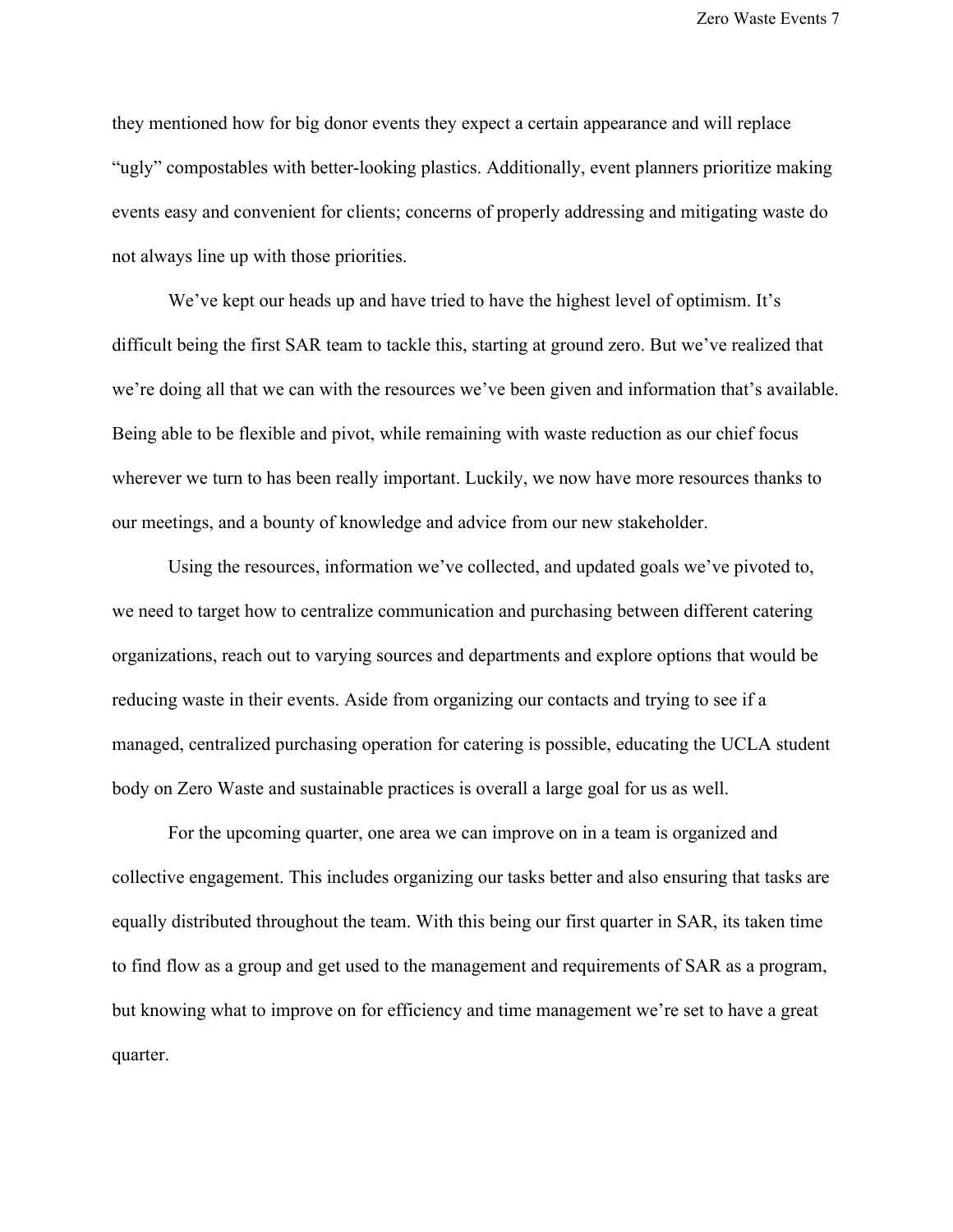As it has been mentioned previously, we have looked into varying courses for our project scope. When we first started our project, our stakeholder was Katie Zeller and since her scope was in recreation, our goal was to address zero waste events specifically in recreation. We also figured it would be a suitable project to follow-up with the Zero Waste Pauley team. However, after observing a few recreation events, we felt like there were not many tangible implementations and improvements we could accomplish in recreation. We had ideas and suggestions after our observations, but were presented with barriers and obstacles we didn't have control over. These ideas revolved around creating a third waste stream, implementing guidelines in contracts with third-party vendors, and a regular- on site compost bin. We also started with the idea of possibly improving the green events seal by catering it to the type of event and somehow making it more accountable. However, as the quarter continued, we were presented with the idea of working with catering. We figured with catering, we could have a larger impact in the event process. Since then, we have been looking for into catering, their disposables, and their food waste.

We understand that in the short amount of time we have, we will not be able to get all catering services we have met with to implement zero waste practices across their entire organizations. However, by the end of spring quarter, we ultimately would like to create a stepping stone for future SAR projects related to zero waste events by gathering as much information as we can on feasible options among several organizations on campus. From our many meetings this Winter quarter, we have brainstormed several options going into Spring quarter.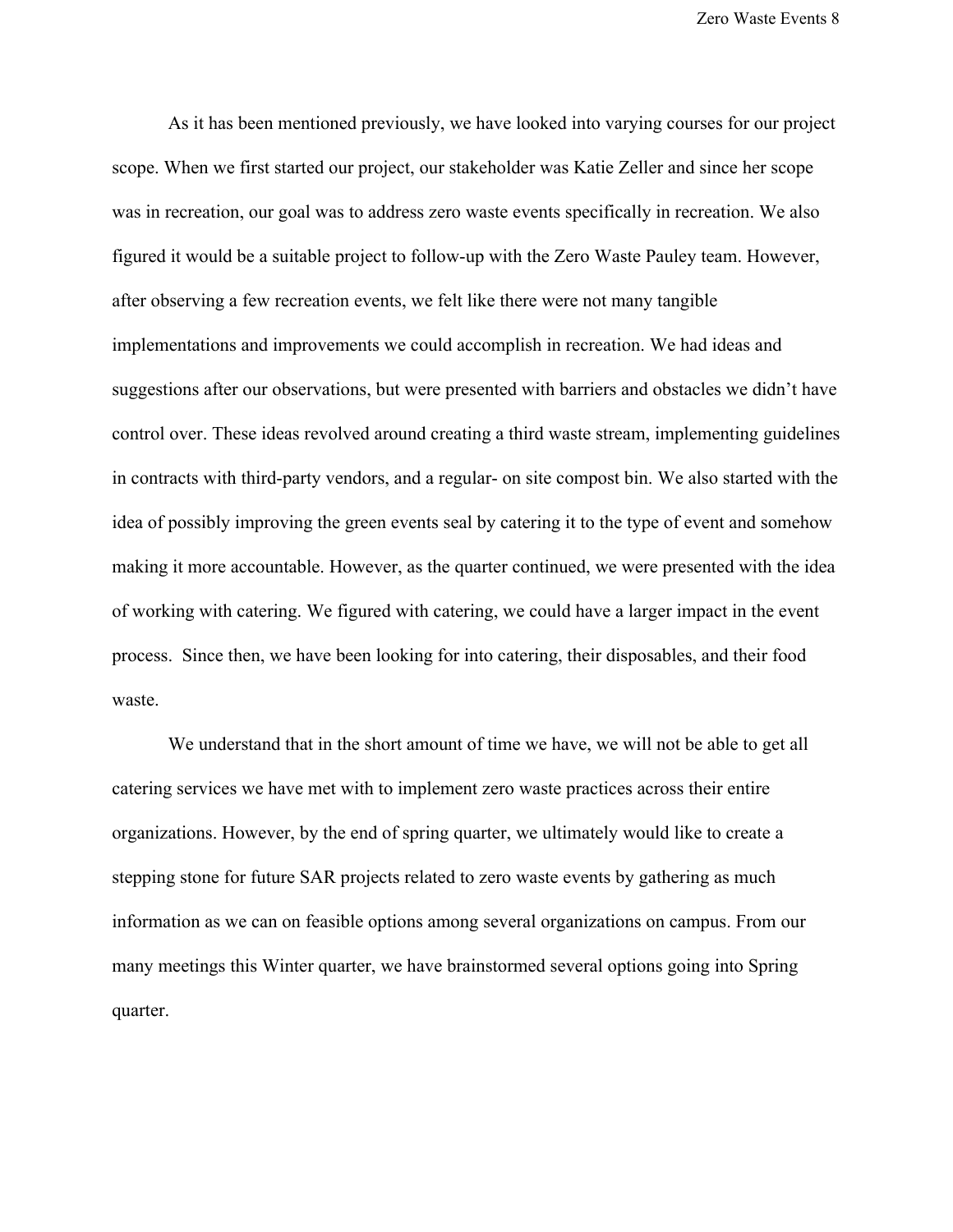One of these options is the possibility of connecting campus catering organizations for purchasing power. This was brought up to us during the Medical Center Catering meeting. If Medical Center Catering, UCLA Catering, ASUCLA Catering, and other catering services could collaborate and purchase environmentally-friendly products in bulk, this could significantly lower the costs of pricey items such as compostable spoons and forks. Expensive compostable items has been a common issue brought up in the meetings, and we hope that this idea could potentially address that. We are also planning to reach out to catering services that practice zero waste at other universities, such as Cal Catering at UC Berkeley, to gather more information on zero waste strategies.

We also have been presented the opportunity to help with a graduate student's pursuits on making a large scale UCLA event more sustainable. Anderson's Net Impact Week is a series of events throughout the week focusing on responsible business. David Poli, one of the event organizers and a graduate student pursuing a certificate in Sustainability at Anderson, is looking into certifying Net Impact Week as a Green Event, a certification system established by event planners at UCLA. Our vision for this event is to organize separated waste bins, create informative signage for the bins, inform attendees about waste practices at the event, assess the event's overall waste patterns, and discuss measures of success and future steps from our efforts as this can pose as a case study for future teams and event planners.

Additionally, we would like to possibly address a waste issue in Pauley since one of the results from auditing a women's basketball event was that the compost at Pauley ultimately goes to the landfill due to excessive contamination. This is due to the fact that there are landfill items from concessions and vendors but there are no labeled landfill bins. Although our original idea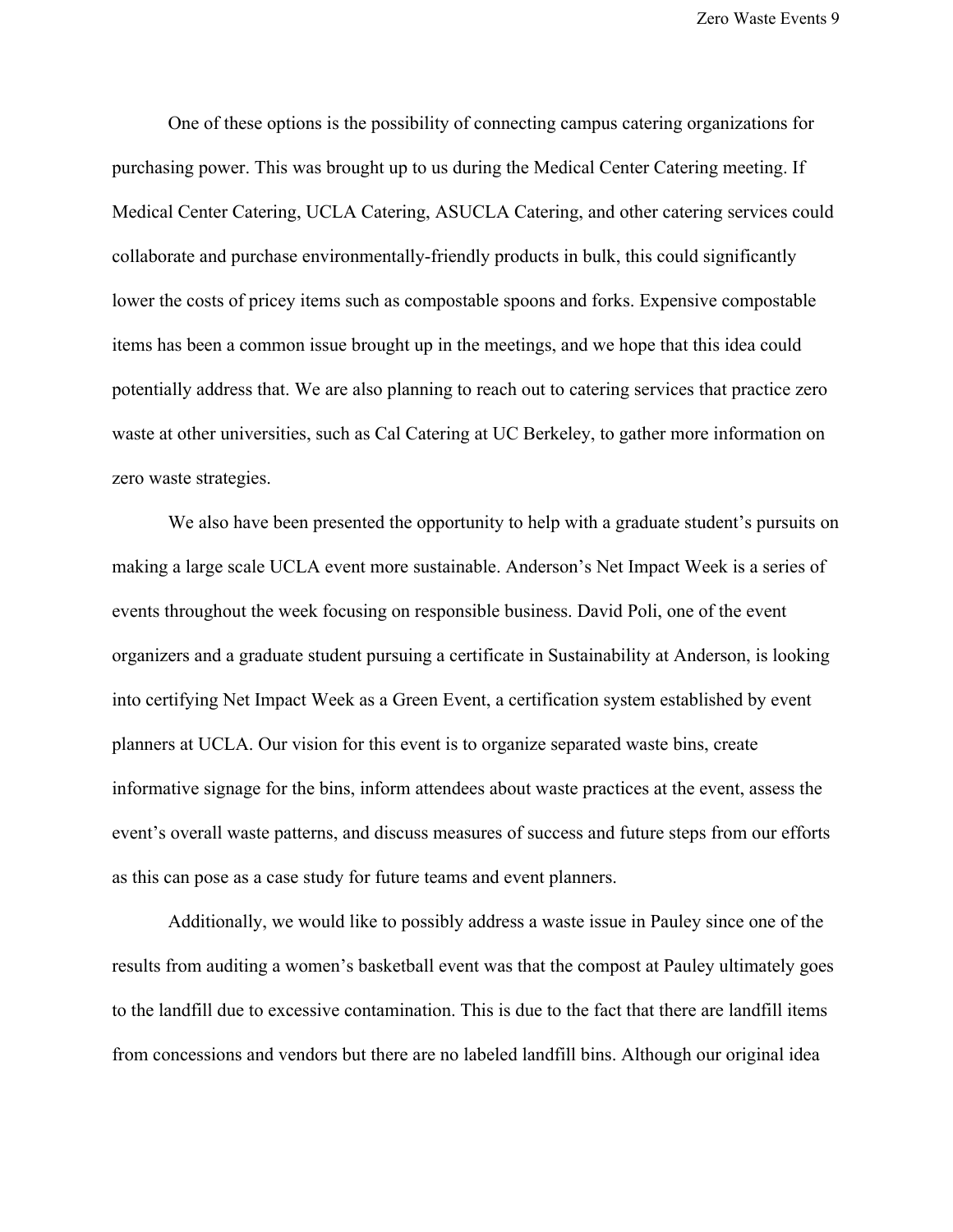was to create a landfill option, there are drawbacks with the idea so we would like to look into other options, such as potentially working with outside vendors to create a zero waste policy for the items they sell.

Finally, from meeting with various people involved in the event planning process, we have realized the lack of knowledge when it comes to Environmental Health and Safety standards and regulations. It seems as if people are not sure whether certain rules are due to event contracts, due to the EH&S standards, or other factors. Therefore, we would like to brainstorm ways to better convey this information so that it is readily available to all those involved. A potential goal of ours is to create a spreadsheet of contacts in different departments to close the gap in communication.

Our team has several options going forward and have yet to discuss them and their feasibility with both of our current stakeholders, Erin Fabris and Bonny Bentzin. Although there are numerous possible plans for Spring Quarter, we are planning to narrow them down to what is most feasible and impactful to solidify our goals for the next quarter. We also understand the results we ultimately create will be very different from the other teams in that we are not targeting a single organization. In short, the goal for our results is to create a good foundation for future teams, providing them the information and contacts we found. We also want to bridge the gap in communication between different departments and overall making necessary information for accessible.

While our project has been riddled with obstacles and challenges, our team remains hopeful. We have learned a lot about work in sustainability in general and the difficulties that arise when addressing new problems. We know that any small impact we can make as a team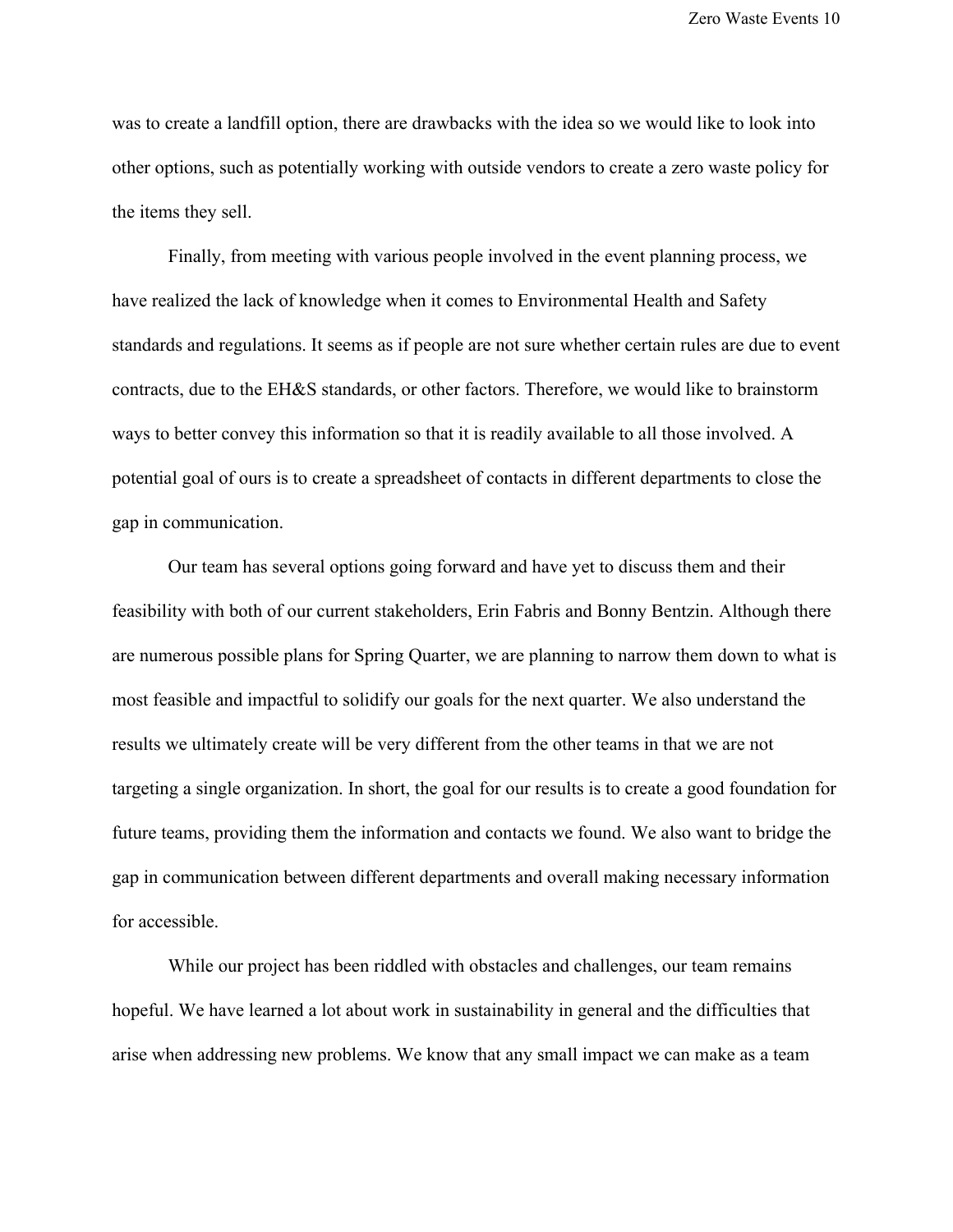will be a step in the right direction. Even just opening up conversations among campus employees about sustainability and zero waste has stimulated the conversation about accomplishing the UCLA and UC-wide goal of zero waste by 2020. While it may seem that zero waste events are not achievable currently, we remain hopeful for progress on UCLA campus, as a progressive leader in sustainable practices. Like our valuable supporter Carolyn Anderson mentioned, everyone used to smoke cigarettes in public venues and no one ever thought that would change. But here we are in 2018 cigarette smoking in public banned and enjoying going to school at smoke free college campus. Change is possible and will happen with time!